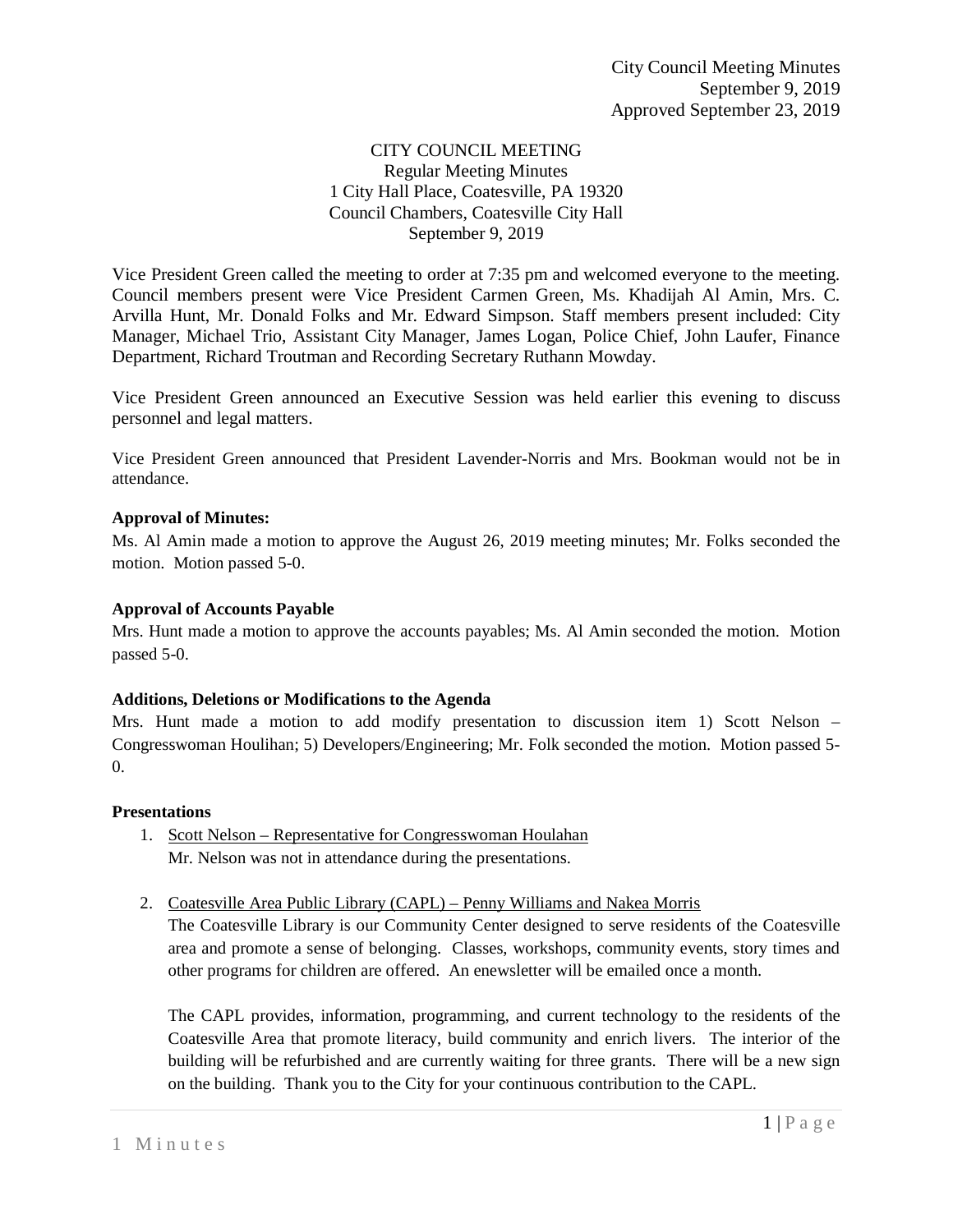# 3. Natural Lands Trust – Ash Park Master Plan

Ms. Clancy announced the Ash Park advisory committee will be meeting on Tuesday September 17, 2019 from 7 pm to 9 pm. The pool feasibility study is looking at what is need for functionality. One of the requirements on the grant is to have residents involved. There will be a child pool, the requirements are different than the one currently there.

One of the funders of Palmer Park was Disney. The park was selected as one of their premier parks. Disney was here on the 30<sup>th</sup> taping a video of the park.

## 4. National League of Cities – Timothy Evans and Valerie Scott Cooper

Mr. Evans announced National League of cities is a way to advance your community and leadership. Think of the opportunities from networking. There are savings and solutions for cities such as: Community Health (\$27 million and savings on retail prescriptions since 2009), Public Sector Retirement (Helping local governments provide secure retirement options for Civil Service), Civic Engagement (Connecting residents to decisionmakers on more than 250 topics to get real time feedback), Marketing and Tourism (Creative and professional videos to help attract and retain businesses), Residential Home Protection (Affordable home rep[air woth more than \$90 million in savings to residents), Municipal Financing and Grant Funding (Access to more than 9,000 grants from federal, state and foundation sources to help fund projects in the community. The National League of Cities offers a lot of opportunities.

Ms. Scott explained that Norristown was a struggling member for three years. The networking is a key, a wealth of knowledge has been gained and they have been a tremendous value to the borough.

# 5. Engineer/Developers – Cedarville Engineering, MECO Constriction, TN Ward and Pennoni Associates

Mr. Simpson stated there has been problems with the project manager and the City. The City wants results. There have been many nice days and no work is being done. How does the City know when work is being done for the City or the DePetris project? Ms. Barkasi explained she has spoken to Mr. Ebert from MECO Construction and have a process in place to document what work is being done when and where. Mr. Ebert explained that due to issues with PECO there are certain phases that can not be worked on. Mr. Turner explained that there has been a lack of information from PECO regarding the electrical issues. Mrs. Barkasi explained that PennDOT approves what stages can be worked on and when. Council explained that it is very discouraging seeing equipment just sitting there and no work being done. They asked for better communication, documented progress and if need be, crews working six days a week. Council does not want the project delayed. Mrs. Barkasi stated her firm is putting pressure on PECO daily to get the wiring and transformer work completed so the construction can proceed.

#### 6. Legend Properties - DePetris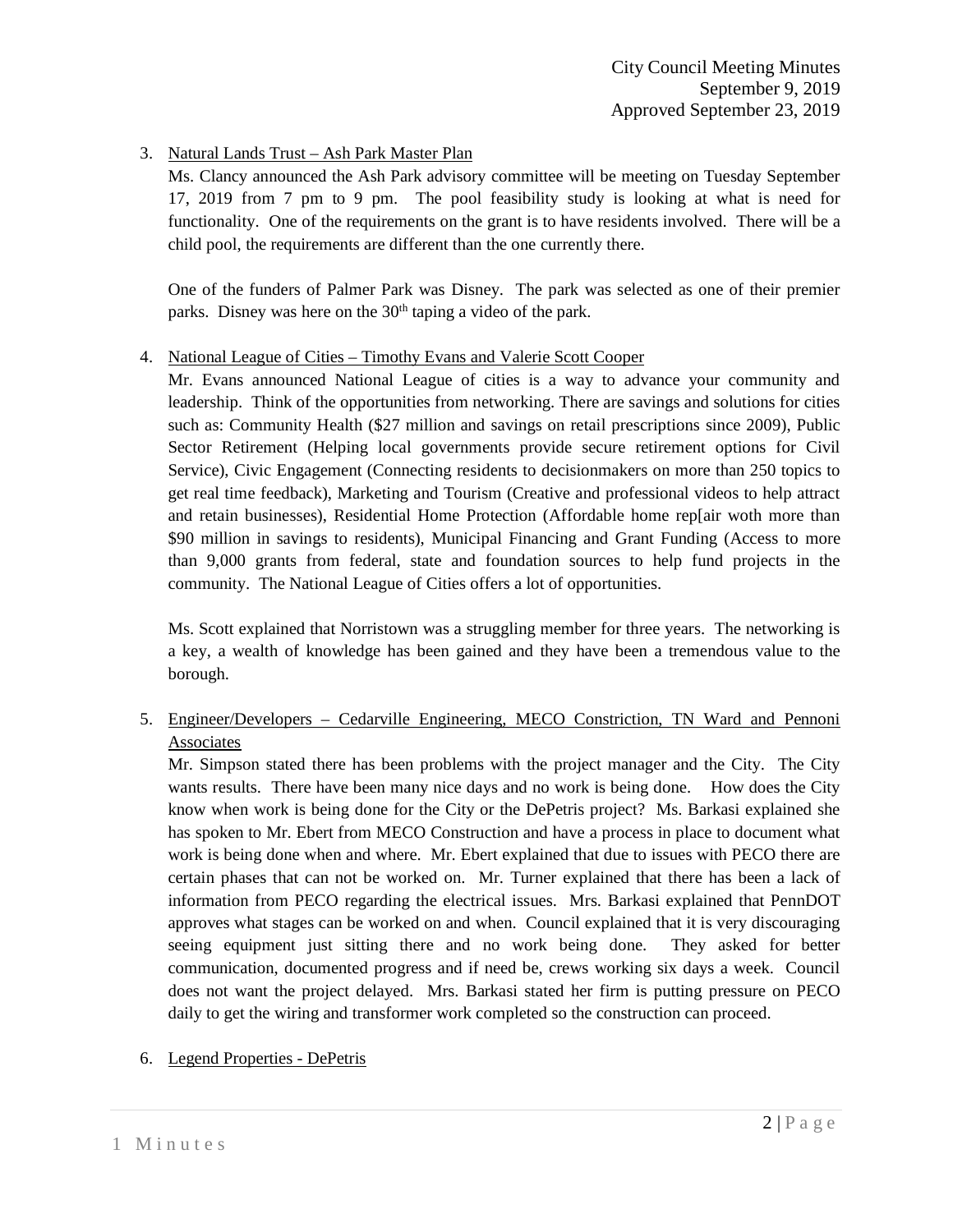City Council Meeting Minutes September 9, 2019 Approved September 23, 2019

Mr. DePetris announced the attorney sent a very detailed timeline for the project to the City. Council asked for a copy of the timeline to review. The construction cannot proceed at this time. Mr. Trio explained the construction is going to be held to the current deadlines. The first phase in Coatesville's Gateway Redevelopment project is to be completed in March.

## **Citizens' Hearings –** *Regular Action Items Only* **(3 Minutes)**

There were no citizens' comments on regular action items only.

### **Regular Action Items**

1. Receive and consider DVIT to authorize their banking agent, PayFlex Systems USA, Inc., to withdrawal or deposit funds directly from our payroll account Ms. Al Amin made a motion to approve DVIT to authorize their banking agent, PayFlex Systems

USA, Inc., to withdrawal or deposit funds directly from our payroll account; Mrs. Hunt seconded the motion. Motion passed 5-0.

Ms. Al Amin made a motion close action items; Mrs. Hunt seconded the motion. Motion passed 5-0.

## **Discussion Item**

1. Meeting Minutes

There was no discussion on meeting minutes.

#### **Solicitors Report**

Mr. Verwey announced he:

- Conducted meetings and settlement discussions to resolve certain litigation matters
- Worked on Right to Know request response that exceeded 7,000 pages of documentation
- Worked on certain pending land development issues.

#### **City Manager's Report**

Mr. Trio announced:

- First and Lincoln Highway Intersection Project
	- o Revised HOP plan to address utility conflicts for PECO
	- o Ongoing construction/excavation contracts
- $\bullet$  3<sup>rd</sup> Avenue Streetscapes
	- o Roadway portion of project completed
- Exiting Train Station Exterior Improvements
	- o Waiting on scheduling from HBO and scope of work
- Pennsylvania American Water
	- o Paving of 1st Avenue and Martin Luther King Jr. Boulevard to take place on or before September 15<sup>th</sup>
- PECO
	- $\circ$  Work suspended gas line work. American Asphalt is repairing and paving  $3<sup>rd</sup>$  Avenue RDA lot for temporary parking for redevelopment area and downtown business use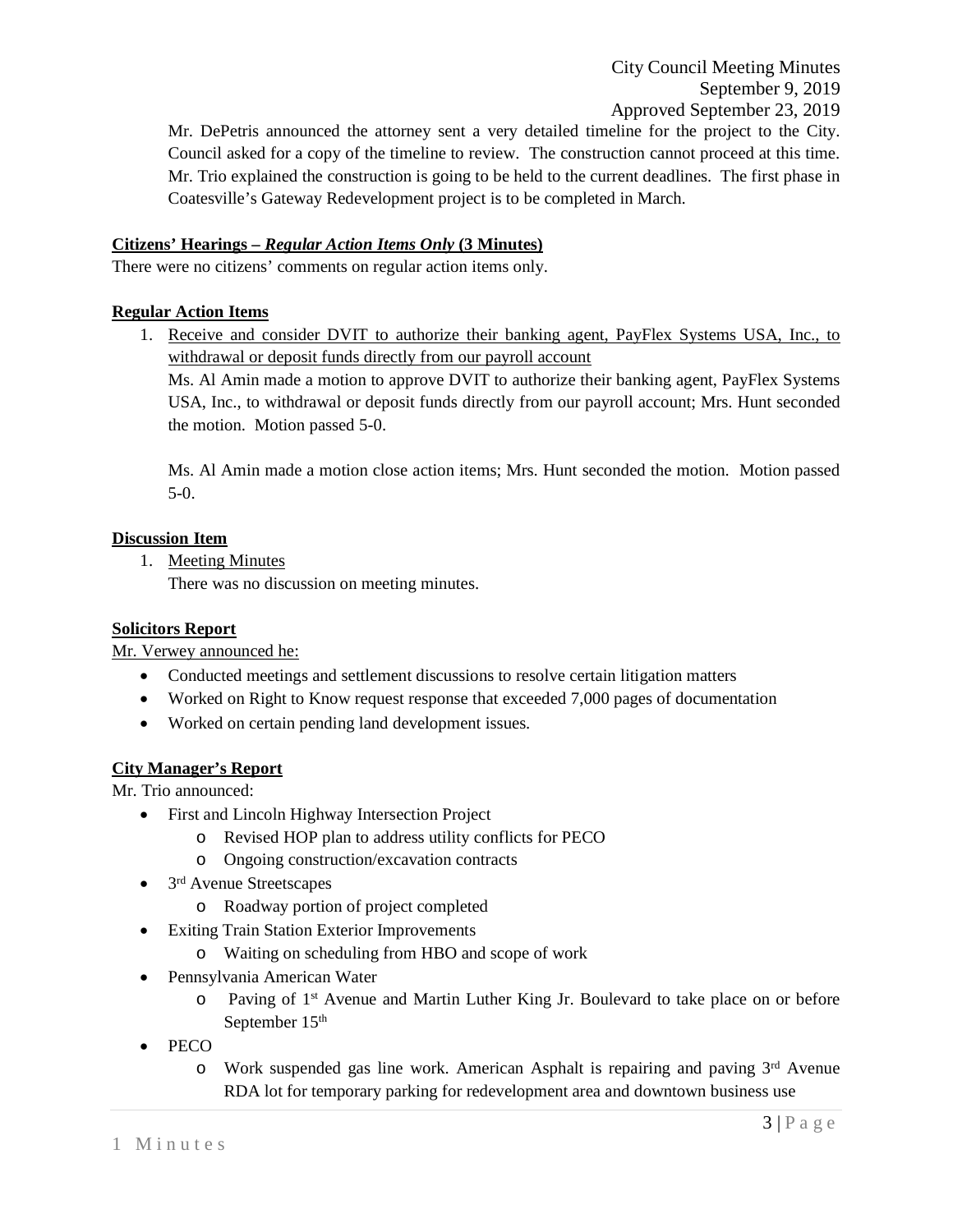- Private Developers
	- o DEPG
		- site work is continuing work being staged around PECO underground utility delays
		- Arooga's interior work has been filed with the City for permits
		- Solution to PECO vault removal and buried wire system has been developed and will take approximately 6 weeks to implement
- Code Enforcement
	- o King Lovett is implementing the quality of life issues and citing violations.
- Catalyst
	- o Bypass Billboard is constructed and working
	- o 1st payment due in September
- Grand Prix
	- o 11 days and counting to race day
	- o Fundraising efforts have been accelerated
	- o Continue to actively solicit vendors, participants and volunteers for race day

# **Assistant City Manager Report**

Mr. Logan announced:

- Enet is working on the web design
- Historical Commission
	- o Helping with drop down pages for the website
	- o Working with Charles to recognize and identify buildings in Historic District
- Natural Lands Trust
	- o Ash Park Advisory Committee is to inform residents of the feasibility study
- Public Works continues to work on the streets and alleys
- Codes King Lovett is a great asset
- Symposium with  $2<sup>nd</sup>$  Century Alliance and Mark Milanese on September 25, 2019
- Opportunity Zone federally funded program
- Special Events
	- o Last Sounds of Summer was a great turn out
	- o Thank Mondre Boggs for professional courteous way of business
	- o September 14<sup>th</sup> is movie night at Gateway Park. The movie is "The Incredibles 2"

# **Finance Director Report**

Mr. Troutman announced:

- July and August have been closed
- All bank statements have been reconciled

# **Citizens' Hearings –** *Non-Agenda Items Only* **(3 Minutes)**

#### Scott Nelson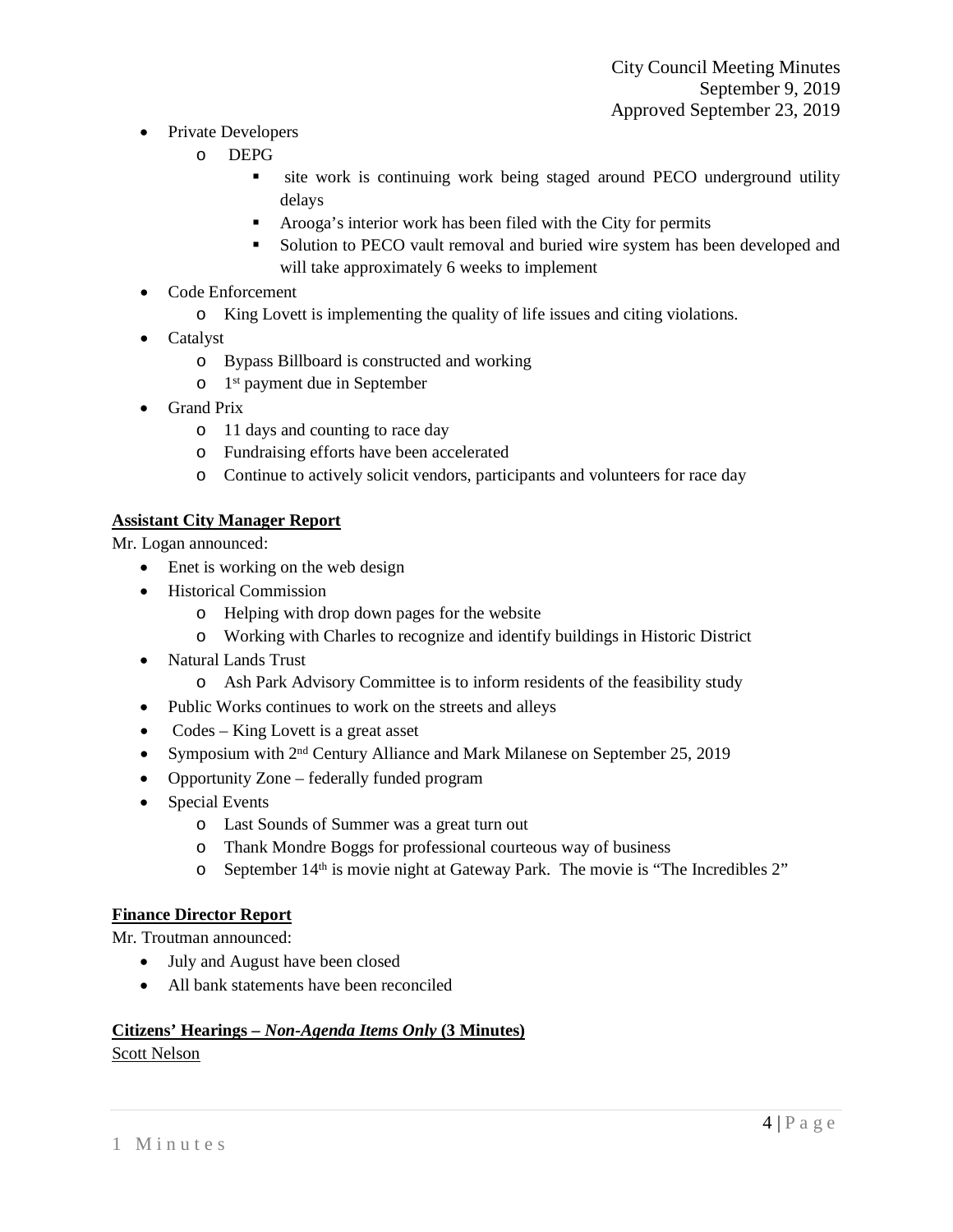Mr. Nelson stated he is from the  $6<sup>th</sup>$  District Congresswoman Houlahan Office. They are doing an outreach to boroughs, towns, cities to offer resources and help with grants. Congresswoman Houlahan is an advocate for Coatesville.

Ms. Al Amin made a motion to close citizens' hearings on non-agenda items; Mr. Folk seconded the motion. Motion passed 5-0.

### **Special Events**

There were no special events at this time.

## **Council Comments**

Mr. Simpson thanked everyone for attending the meeting. Going back to Mr. DePetris and his letter, I am a little confused. When he was here in August, he said most of the stuff will reach the timelines lie sidewalks, yada, yada, yada and now we get this letter basically saying we're shut down, we can't do anything, we'll get back to you when we get a revised schedule. So as far as I'm concerned, he's under the gun to get everything done by October 15<sup>th</sup>. His letter now says, he can't work on the South Side because of PennDOT not letting him. Has PennDOT put restrictions on there that he can't work there. Mr. Trio stated not on the South Side. Mr. Simpson said that is what his letter says. "DEPG and TN Ward are currently working on competing the South (Bank) Lot and Northside Streetscape of E. Lincoln Highway. TN Ward is revising the scheduled completion date for this work. The completion of the Southside Streetscape work will be revised once PennDOT approvals are obtained. It's basically saying, he can't work on the South side at the bank until they are done everything go n 82. That could not be until spring. I think we need to address the letter, email, snail mail, ASAP because Mr. DePetris is going to work on a different timeline and he's just going to give us a broad statement that he can't begin by this date and we need reasons why and it's not an acceptable reason. I'm sick and tired everyone thinks, it's just Coatesville, we can do whatever we want, and it's like no you can't. You made promises, you made deadlines and your going to keep them.

Mr. Folks thanked everyone for attending the meeting. I took a couple weeks off just to sit back and post. Mr. Logan asked where have I been. I just took a break. This week, I'm going to be back to the new businesses that's in Coatesville and go to the old businesses to let people know what's going on in Coatesville. I'm on Facebook @ Donald Folks and always posting about the new businesses in town. The new business is Arts Building, New garage and new barber shop. I just want to keep people informed. I do love the City. Thank you once for coming out.

Mrs. Hunt thanked everyone for coming out and spending the evening with us. I want to make sure that you understand as residents, as we as residents, that we are adamant to make sure that things get done, because for so long, things get started, and never get completed, and that's not going to happen on our watch. If we get a little testy sometimes, just bear with us. We want to make a better City to live in, not just for you but us as well. Thank you everyone who supported the Sounds of Summer. It was an awesome time. The music was awesome. It was really a nice time for us here at the City. Thank you staff for a job well done.